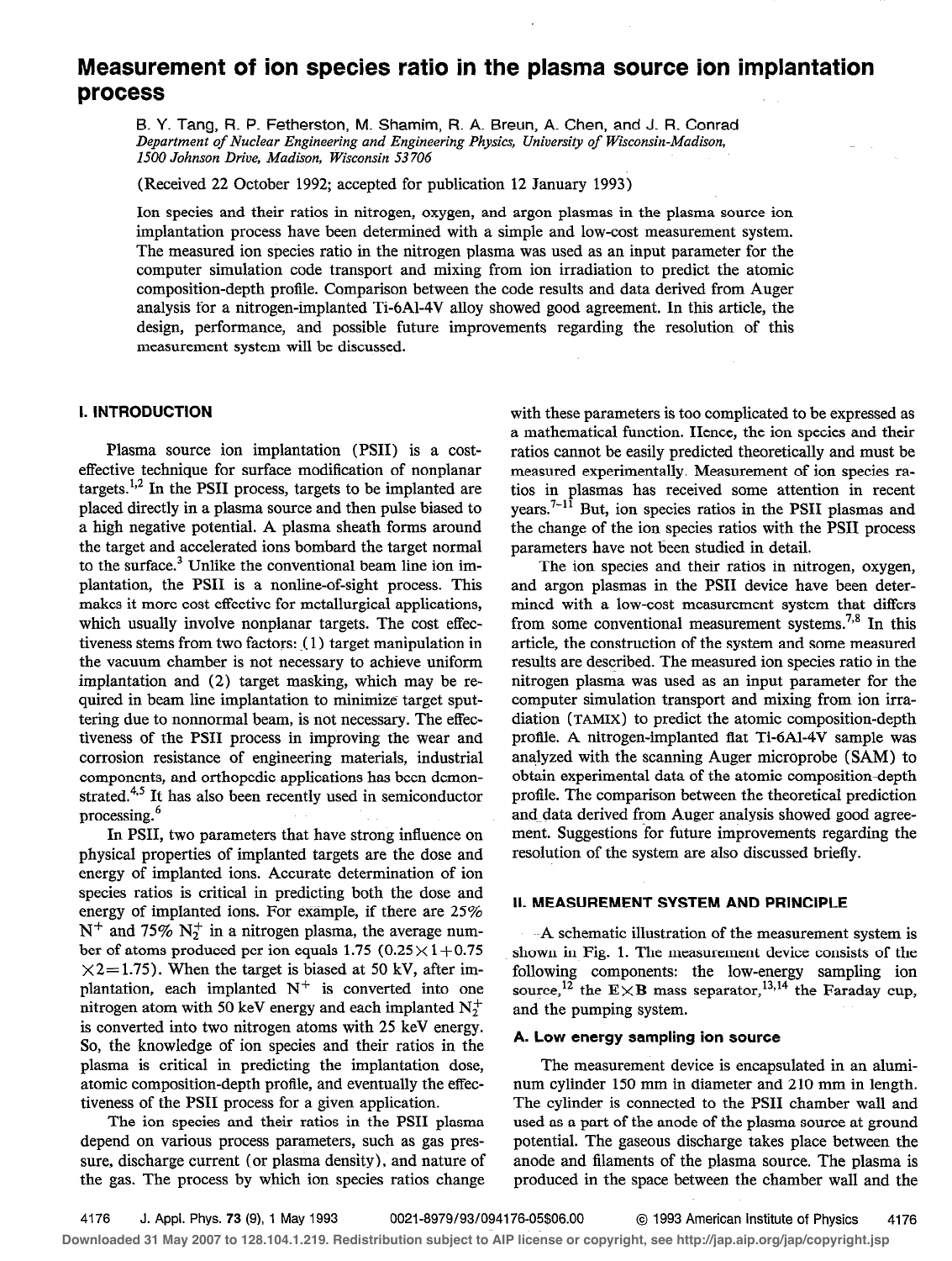

FIG. 1. Schematic illustration of the measurement system.

cylinder. An extraction system with two electrodes extracts a focused ion beam from the plasma. The extracted ion beam includes all the ion species that are present in the plasma.

The velocity of the extracted ions,  $v$ , depends on the acceleration voltage  $V_a$ ,  $(V_a=V_g+V_p)$ , where  $V_g$  is bias voltage at the plasma electrode and  $\boldsymbol{V}_p$  is bias voltage at the extraction electrode). The velocity,  $v$ , can be expressed as

$$
v = (2qV_a/m)^{1/2},\tag{1}
$$

where  $q$  and  $m$  are charge and mass of the ion, respectively.

#### B. EXB mass separator

In essence, the  $E \times B$  mass separator is a velocity filter. When the extracted ion beam enters the  $E \times B$  mass separator, ions are subjected to both magnetic and electric forces, simultaneously. If the two forces acting on the ion with charge  $q$ , mass  $m$ , and velocity  $\nu$  balance each other, I.e.,

$$
q\mathbf{v} \times \mathbf{B} = q\mathbf{E} \text{ or } vB = E,
$$
 (2)

where  $v \perp B$ ,  $B$  is deflection magnetic field intensity produced by permanent magnets, and  $E$  is deflection electric field strength, the ion passes through the  $E \times B$  mass separator directly and reaches the Faraday cup on the detecting plate without any deflection. The mass number  $A_0$  of the undeflected ions can be deduced from Eqs. ( 1) and (2) as follows:

$$
A_0 = 1.9 \times 10^{-4} Z_0 V_a (B/E)^2,
$$
 (3)

where  $Z_0$  is the charge number of the undeflected ions, and  $E=V/d$ , where V is deflection voltage and d is distance between the deflection plates. From Eq. (3), it is obvious that if  $V_a$  and B are constants, the mass number  $A_0$  of the undeflected ions can be considered to be a simple function of the deflection voltage.

The mass dispersion (or resolution) of the  $E \times B$  mass separator can be described as a separated distance,  $D_m$ , in the radial,direction at the entrance of the Faraday cup for the two ions with the same charge number, the same energy, and a mass number difference of  $\Delta A = 1$ . The separated distance can be expressed using Eq. (4), i.e.,

$$
D_m \cong SLE/4A_0V_a \,, \tag{4}
$$

where  $L$  is the distance from the center of the deflection plates to the entrance of the Faraday cup and  $S$  is the length of the deflection plates.  $D_m$  is 4.6 mm for N<sup>+</sup>. Compared to the diameter (2.97 mm) of the entrance of the Faraday cup, the value of  $D_m$  is big enough to separate N<sup>+</sup> and  $N_2^+$ .

As mentioned above, the mass number  $A_0$  of the ion that is undeflected passing through the  $E \times B$  mass separator depends on the ratio  $(B/E)$ , but from Eq. (4), it is clear that resolution depends on absolute values of  $B$  and E. The resolution  $D_m$  should be large enough to ensure that the two ions with mass number  $A_0$  and  $A_0+1$  (or  $A_0-1$ ) will not overlap each other on the entrance of the Faraday cup.

# C. The Faraday cup

The diameter of the entrance hole of the Faraday cup is 2.97 mm. The distance from the middle of the deflection plates to the entrance of the Faraday cup is 100 mm. The Faraday cup receives undeflected ions and sends the signal to a measurement system.

## D. Pumping system

The dynamic gas pressure in the PSI1 chamber ranges from  $1\times 10^{-4}$  to  $9\times 10^{-4}$  Torr. In order to reduce an ionneutral particle (such as a residual gas molecule) interaction in the ion extraction region and the ion drift spaces, lower gas pressure must be maintained inside the measurement system. The current differential pumping between the PSI1 chamber and the inside of the measurement system is performed by means of the turbomolecular pumping system of the PSII device. As a result, gas pressure of less than  $8\times10^{-5}$  Torr is consistently maintained inside the measurement system. This pressure is acceptable for nitrogen and oxygen plasmas because the charge exchange meanfree path ranges from 300 to 600 cm for 100-400 eV ions, which leads to  $3\%$  to  $6\%$  ion loss before reaching the Faraday cup. For methane plasma, one needs lower pressure. A future plan for the modification of this device includes a new pumping system that would ensure a sufficiently low pressure. The details of the modification and error estimation has been left to a future article.

4177 J. Appl. Phys., Vol. 73, No. 9, I May 1993

**Downloaded 31 May 2007 to 128.104.1.219. Redistribution subject to AIP license or copyright, see http://jap.aip.org/jap/copyright.jsp**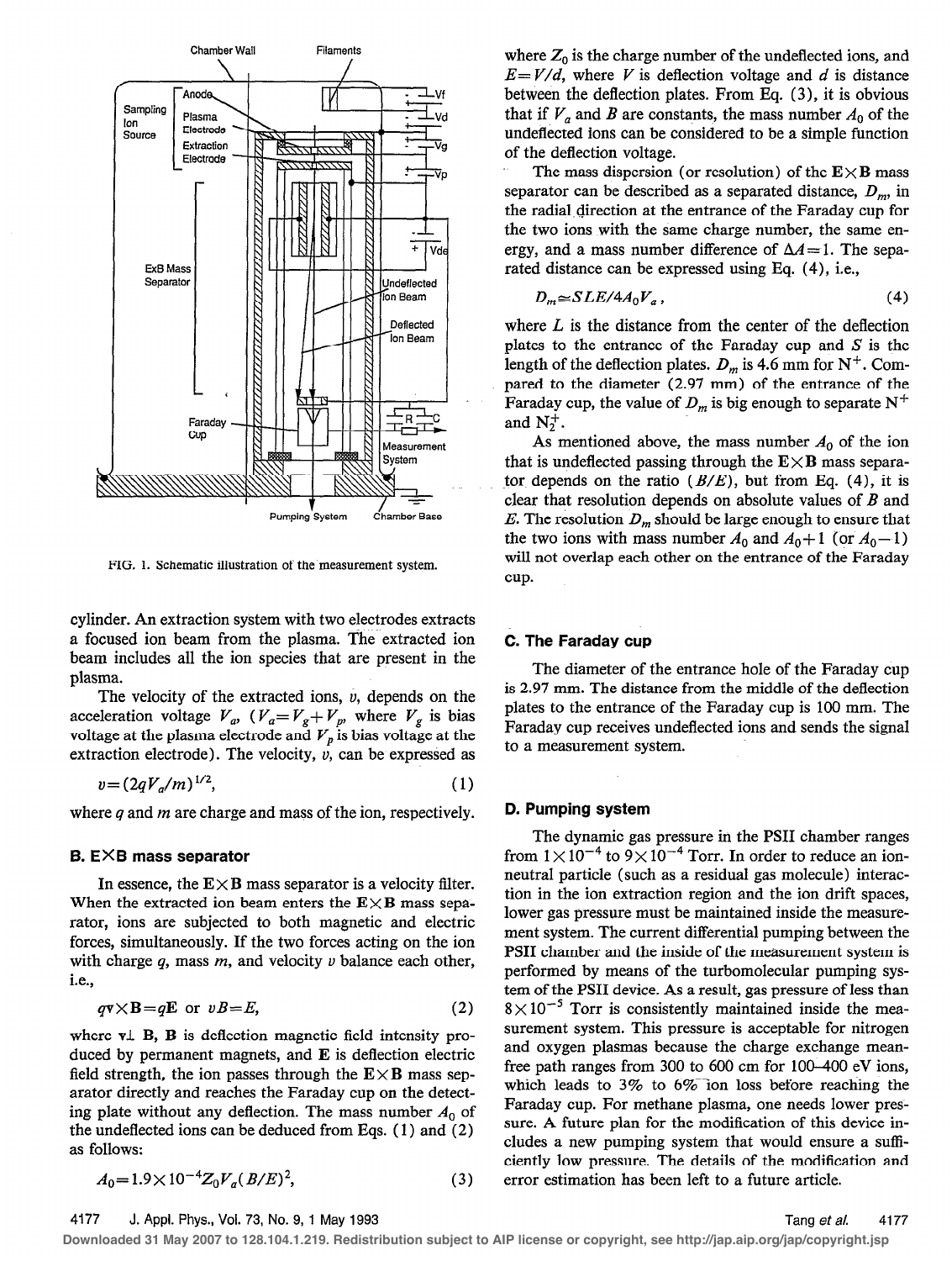

FIG. 2. Ion mass spectrum measured in a nitrogen plasma under the following conditions:  $V_d=100 \text{ V}$ ,  $V_g=-80 \text{ V}$ ,  $V_a=-410 \text{ V}$ ,  $P=1.5$  $\times 10^{-4}$  Torr,  $I_d$ =60 mA, B=2150 G, and E:114.3 V/cm for the peak of 75.7%  $N_2^+$  and 160.0 V/cm for the peak of 24.2%  $N^+$ .

# Ill. ION SPECIES MEASUREMENT AND ANALYSIS

The measurement of ion species and their ratios in nitrogen, oxygen, and argon plasmas were performed with the measurement system in the range of the PSI1 operating parameters. The gas pressure was varied from  $8.0\times10^{-5}$  to  $8.0\times10^{-4}$  Torr while the discharge current was varied from 20 to 80 mA.

# A. Ion mass spectrum in nitrogen plasma

Figure 2 shows the ion mass spectrum measured in a nitrogen plasma under the following conditions:  $V_d= 100$ V,  $V_g = -80$  V,  $V_g = -410$  V,  $P = 1.5 \times 10^{-4}$  Torr, and  $I_d=60$  mA. It may be determined from this spectrum and Eq. (3) that there are  $N^+$  and  $N_2^+$  peaks in the plasma with ratios of  $N^+=24.2\%$  and  $N^+_2=75.7\%$ , where the deflection magnetic field intensity  $B$  is 2150 G and the deflection voltage is 80 V for the  $N_2^+$  peak and 112 V for the  $N^{+}$  peak, respectively.

Figure 3 shows the ion species ratios measured in a nitrogen plasma as a function of gas pressure  $P$  under the following conditions:  $V_d$ =120 V,  $V_g$ = -80 V,  $V_g$ = -410



FIG. 3. Ion species ratios measured in nitrogen plasma as a function of gas pressure P under the following conditions:  $V_d$ = 120 V,  $V_s$ = -80 V,  $V_a = -410$  V, and  $I_d = 30$  mA.



FIG. 4. Ion species ratios measured in a nitrogen plasma as a function of discharge current  $I_d$  under the following conditions:  $V_d$ = 120 V,  $V_g$  $=-80$  V,  $V_a = -410$  V, and  $P=2.0\times10^{-4}$  Torr.

V, and  $I_d=30$  mA. It is noted that the N<sub>2</sub><sup>+</sup> percentage increases with gas pressure, reaches the maximum, and then decreases slowly with gas pressure.

We also measured the total extracted ion beam current as a function of gas pressure under the following conditions:  $V_d$ = 100 V,  $V_g$ = -80 V,  $V_g$ = -380 V, and  $I_d$ = 60 mA. The measured result shows that the total extracted ion beam current is the maximum at approximately 4.5  $\times 10^{-4}$  Torr.

At lower gas pressures, the mean electron temperature is higher than at higher gas pressures,<sup>15</sup> therefore  $N_2^+$  formation is dominant. As a result,  $N_2^+$  percentage is much higher than  $N^+$  percentage in this case. When the total extracted ion beam current reaches the maximum, Fig. 3 shows that  $N_2^+$  percentage also reaches its maximum at approximately  $4.5 \times 10^{-4}$  Torr. Because gas pressure is not changed substantially, ion species ratio is minimally changed.

Figure 4 shows the ion species ratios measured in a nitrogen plasma as a function of discharge current  $I_d$  under the following conditions:  $V_d$ =120 V,  $V_g$ = -80 V,  $V_g$  $=-410$  V, and  $p=2.0\times10^{-4}$  Torr. It is obvious that the  $N_2^+$  percentage decreases and the  $N^+$  percentage increases gradually with discharge current.

Increasing filament heating current (keeping gas pressure constant) results in the increase of the amount of primary electrons emitted by filaments, resulting in the increase of discharge current. As a result, discharge intensity is also increased. So, the probability of  $N^+$  formation increases much faster than the probability of  $N_2^+$  formation. Therefore, the N<sup>+</sup> percentage increases while the N<sup>+</sup> percentage decreaseswith discharge current.

#### 6. ion mass spectra in oxygen and argon plasmas

Table I lists ion species ratios and their corresponding deflection electric field strength  $E$  measured in nitrogen, oxygen, and argon plasmas under the following PSI1 conditions:  $V_d$ =120 V,  $V_e$ =-80 V,  $V_a$ =-410 V, P=1.  $\times 10^{-4}$  Torr, and  $I_d{=}30$  mA

**Downloaded 31 May 2007 to 128.104.1.219. Redistribution subject to AIP license or copyright, see http://jap.aip.org/jap/copyright.jsp**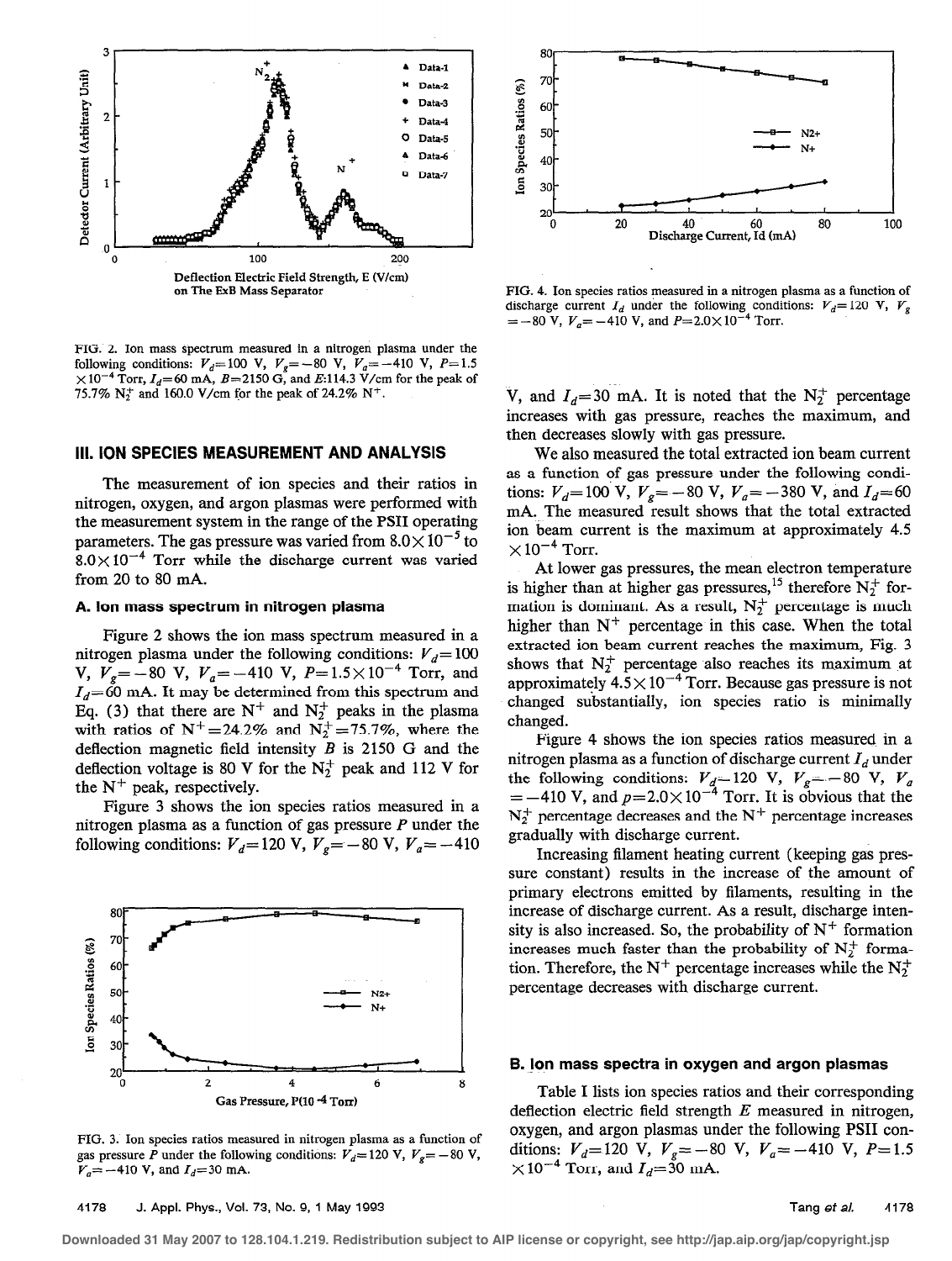TABLE I. Ion species ratios and corresponding deflection electric field strength  $E$  in nitrogen oxygen and argon plasmas under the following conditions:  $V_d$ = 120 V,  $V_g$ = -80 V,  $V_g$ = -410 V,  $P = 1.5 \times 10^{-4}$  Torr, and  $I_d$ =30 mA.

| Ion species         | Ion species ratios $(\% )$ | $E$ (V/cm)   |
|---------------------|----------------------------|--------------|
|                     | 75.00                      | 113.4        |
| $N_2^+$<br>$N^+$    | 25.00                      | 160.4        |
| $O_2^+$             | 56.66                      | . .<br>106.1 |
|                     | 43.33                      | 150.0        |
| $Ar^+$<br>$Ar^{++}$ | 83.33                      | 94.9         |
|                     | 16.66                      | 134.2        |

# IV. ACCURACY ESTIMATION OF THE MEASURED ION SPECIES RATIO

The ion species ratio has strong influence on the atomic composition-depth profile of the implanted target. Figure 5 shows the atomic concentration-depth profiles of the nitrogen-implanted Ti-6AL4V target using the computer code TAMIX with different ion species ratios as the input parameter.<sup>16</sup> It is clear that the profile varies with the changing ion species ratio. In order to estimate the accuracy of the measured ion species ratios, a flat Ti-6A1-4V sample was implanted with nitrogen at a target bias of 50 kV and a dose of  $3 \times 10^{17}$  atoms/cm<sup>2</sup>. An experimental analysis of the atomic composition-depth profile was performed using scanning Auger microprobe (SAM).

When the ions are accelerated under the influence of the electric field inside the sheath surrounding the target, the energy distribution of the ions reaching the surface of the target depends upon the mass of the ions and the position of the ions inside the sheath. In the PSI1 process, the pulse applied to the target has a certain rise and fall time and the plasma contains different ions species.The range of the ions implanted into the target is a complex function of energy distribution and mass of the incident ion and the target atoms. TAMIX calculations were performed considering the energy spectrum due to PSI1 pulse bias and with various ion species ratios of nitrogen plasma  $(N^+$  and  $N_2^+$ ). Figure 5 shows three curves of nitrogen atomic concentration-depth profiles with different ion species ratios. In a plasma where  $N^+$  ions are absent, the peak of the



FIG. 5. Atomic concentration vs depth profile of the nitrogen implanted Ti-6Al-4V target determined from the computer code TAMIX with different ion species ratios.



FIG. 6. Atomic concentration vs depth profile of the nitrogen implanted Ti-6Al-4V target from SAM experimental data from separate scans at different positions of the same sample and the computer code TAMIX with 25%  $N^+$  and 75%  $N^+$  ion species ratio.

nitrogen percentage is very high in the implanted sample but the range is small as compared to a plasma with 50%  $N^+$  and  $N_2^+$  ions. The atomic concentration-depth profile with 25%  $N^+$  and 75%  $N_2^+$  shown in Fig. 5 has been compared with SAM data in Fig. 6.

The SAM analysis for experimental determination of atomic composition-depth profile was performed at seven locations within a 1  $\text{cm}^2$  area on the implanted sample. The atomic composition-depth profiles were generated using an Auger electron microprobe equipped with an argon ion gun at a voltage of 3 kV to incrementally sputter atoms from the sample surface. In the present analysis, an internal calibration technique was used to overcome the problem associated with the overlap of nitrogen and titanium peaks at an energy of 385 eV.<sup>17</sup> In order to convert the sputtering time to depth, for each sputtering interval, the measured composition-depth ratios were calculated by multiplying the theoretical sputter yield and the interval between compositional measurements, Finally, the depth ratios were normalized to the final depth of the sputtered crater (as measured with an alphastep profilometer). Seven SAM concentration-depth profiles were obtained from a small area  $(0.7 \times 1.3 \text{ mm})$  of one sample with separate scan. The dose over this small area was assumed to be uniform and the error in the repeated measurement was found to be 10% in terms of the total dose. The SAM results of nitrogen atomic concentration-depth profiles are shown in Fig. 6. A computer generated fit on the data has been plotted and a TAMIX simulation for 25%  $N^+$  and 75%  $N_2^+$  has been superimposed. The TAMIX computer simulation and Auger experimental data are in good agreement, which verifies the ions species ratio measured by the present measurement device. From the agreement, it is seen that experimental atomic composition versus depth profiles can be predicted much more accurately with the help of measurement of ion species and their ratios in PSI1 plasmas.

**Downloaded 31 May 2007 to 128.104.1.219. Redistribution subject to AIP license or copyright, see http://jap.aip.org/jap/copyright.jsp**